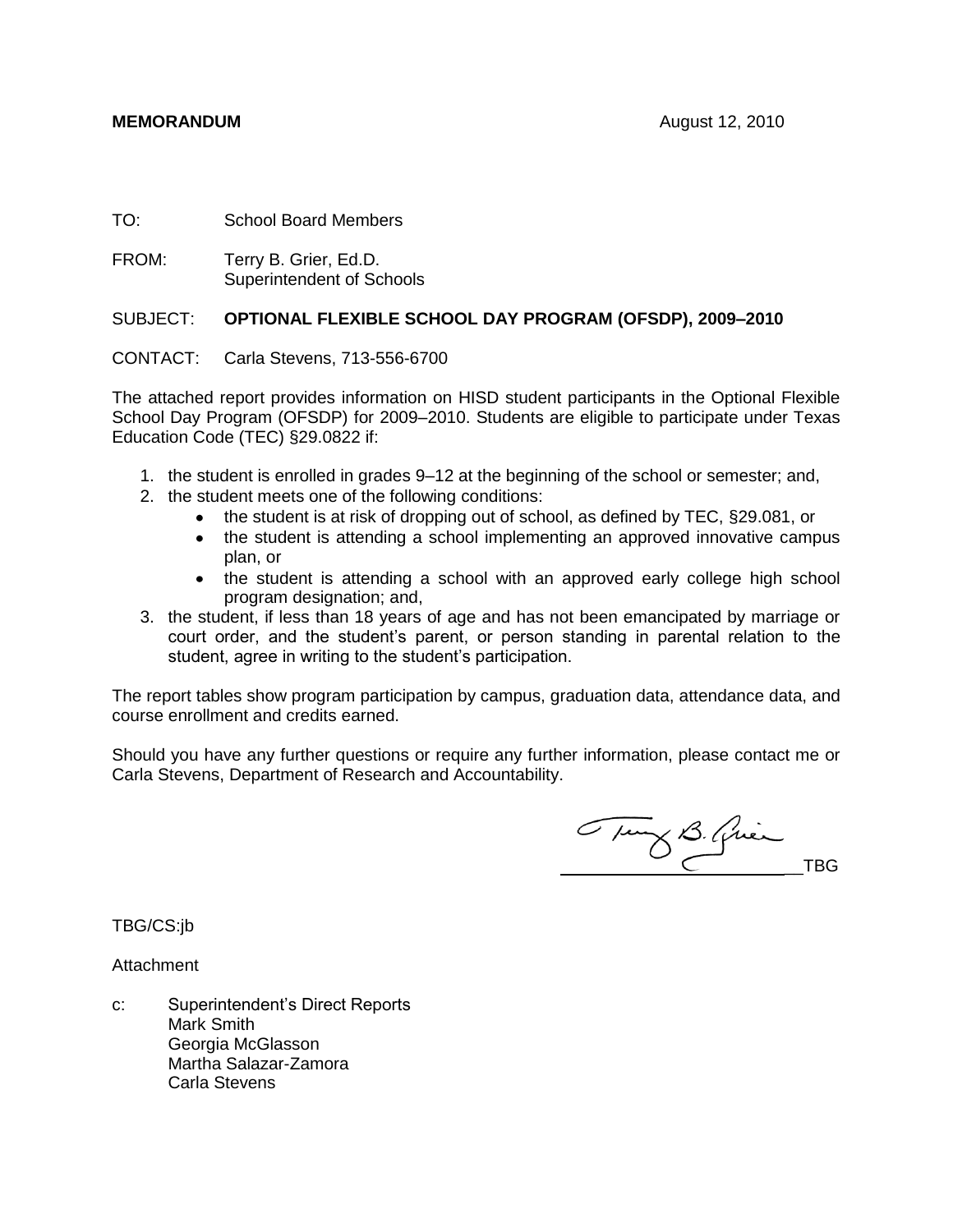## **OPTIONAL FLEXIBLE SCHOOL DAY PROGRAM (OFSDP) 2009–2010**

## **Program Description**

The Optional Flexible School Day Program (OFSDP) is a program approved by the Texas commissioner of education to provide flexible hours and days of attendance for students who are at risk of not graduating or are participating in an approved early college high school plan or are attending a campus implementing an innovative redesign under a plan approved by the commissioner of education. All Houston Independent School District (HISD) high schools serving students who are at risk of not graduating may participate in this program. Average daily attendance (ADA) funding is provided through OFSDP for students who would otherwise not be eligible for funding because they attend less than a minimum of two hours per day, five days a week. Students are eligible to participate under Texas Education Code (TEC) §29.0822 if:

- 1. the student is enrolled in grades 9–12 at the beginning of the school or semester; and,
- 2. the student meets one of the following conditions:
	- $\bullet$  the student is at risk of dropping out of school, as defined by TEC, §29.081, or
	- the student is attending a school implementing an approved innovative campus plan, or
	- the student is attending a school with an approved early college high school program designation; and,
- 3. the student, if less than 18 years of age and has not been emancipated by marriage or court order, and the student's parent, or person standing in parental relation to the student, agree in writing to the student's participation.

Participation in this program was approved by the HISD school board on November 12, 2009 with an effective date of November 13, 2009. The program had no cost or staffing implications for the district and directly supported HISD Goal 1: Increase Student Achievement. Continuation of the approval of the OFSDP program by the commissioner of education will be contingent upon the demonstrated success of the program. The intent of this report is to provide data regarding the success of the program in HISD. Data elements include enrollment in the program, graduation data, attendance data, and course enrollment and credits earned data.

## **Findings**

During 2009–2010, 194 HISD students participated in the OFSDP. **Table 1** (see page 2) presents the number and percent of participants by school. Half of participants attended Liberty High School, 17.0 percent attended Lee High School, 13.9 percent attended Yates High School, and 9.8 percent attended Wheatley High School. The remaining 17 students were spread across five schools. In terms of ethnicity, 139 or 71.6 percent were Hispanic, 43 or 22.2 percent were African-American, nine or 4.6 percent were White, and three or 1.5 percent were Asian.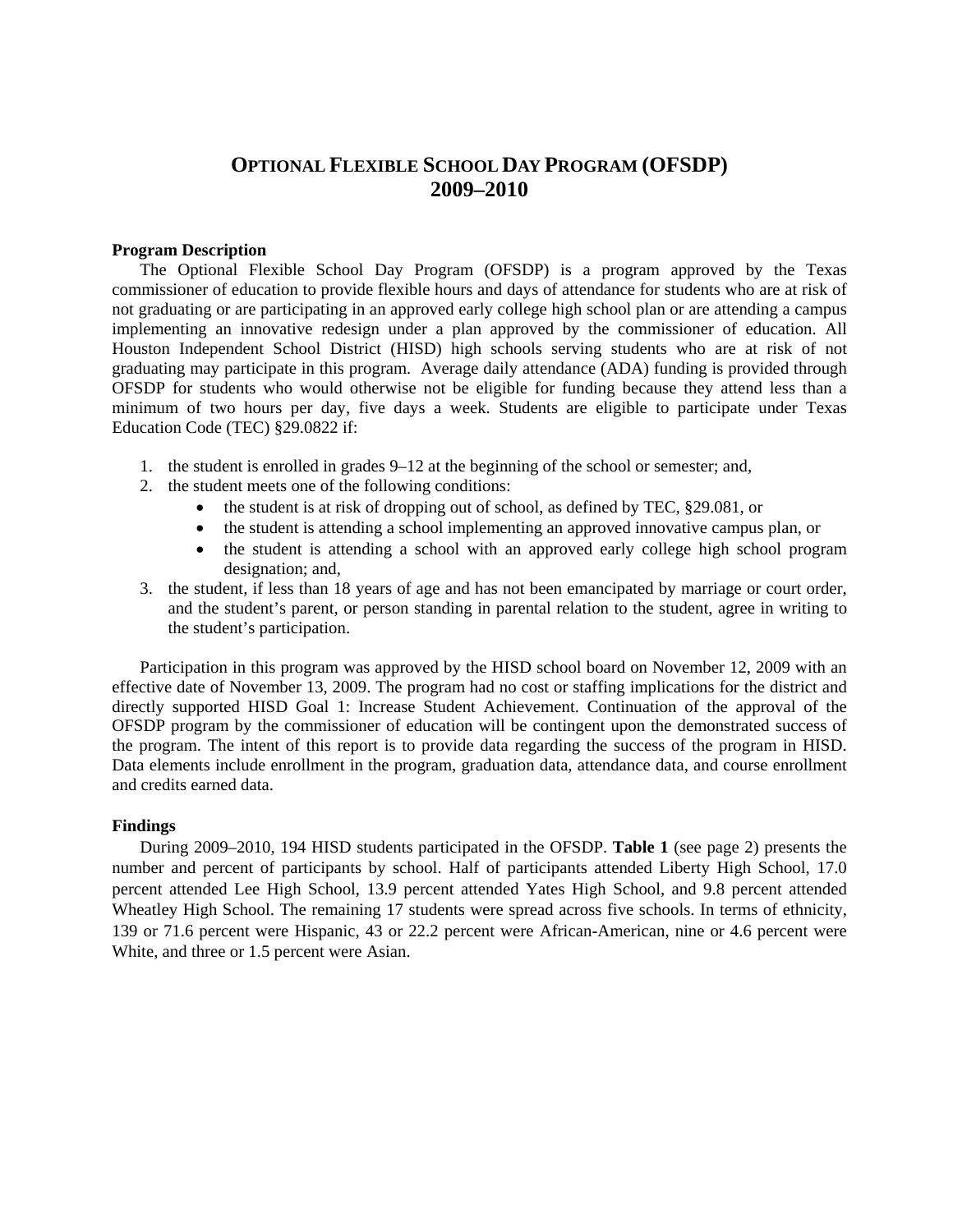| Table 1. Optional Plexible School Day Farticipality by School and by Ethnicity, 2009–2010 |              |          |                 |       |              |               |  |  |
|-------------------------------------------------------------------------------------------|--------------|----------|-----------------|-------|--------------|---------------|--|--|
|                                                                                           |              | African  |                 |       |              | Percent of    |  |  |
| <b>School</b>                                                                             | <b>Asian</b> | American | <b>Hispanic</b> | White | <b>Total</b> | <b>Total</b>  |  |  |
| Liberty HS                                                                                |              | ∍        | 95              |       | 98           | 50.5          |  |  |
| Lee HS                                                                                    |              | 2        | 27              | 2     | 33           | 17.0          |  |  |
| Yates HS                                                                                  |              | 23       | 4               |       | 27           | 13.9          |  |  |
| Wheatley HS                                                                               |              | 14       | 5               |       | 19           | 9.8           |  |  |
| Lamar HS                                                                                  |              |          | 3               | 6     | 10           | 5.2           |  |  |
| HS for Performing and Visual Arts                                                         |              |          |                 |       | 2            | 1.0           |  |  |
| Reagan HS                                                                                 |              |          |                 |       | 2            | 1.0           |  |  |
| Waltrip HS                                                                                |              |          | $\overline{c}$  |       | 2            | 1.0           |  |  |
| HS for Law Enforcement and Criminal                                                       |              |          |                 |       |              |               |  |  |
| Justice                                                                                   |              |          |                 |       |              | $0.5^{\circ}$ |  |  |
| Totals (Number)                                                                           | 3            | 43       | 139             | 9     | 194          |               |  |  |
| Totals (Percent)                                                                          | 1.5          | 22.2     | 71.6            | 4.6   | 100.0        |               |  |  |

Source: Chancery, August 5, 2010

The majority (67.5 percent) of the participating students were economically disadvantaged. **Table 2**  presents the number and percent of economically disadvantaged students by school. Liberty High School has the highest percentage at 81.7 percent, followed by Lee High School at 69.7 percent.

|           | Table 2: Optional Flexible School Day Participants, Number and Percent Economically Disadvantaged, |
|-----------|----------------------------------------------------------------------------------------------------|
| 2009–2010 |                                                                                                    |

|                                             |                     |                     | <b>Economically</b>  |
|---------------------------------------------|---------------------|---------------------|----------------------|
|                                             |                     | <b>Economically</b> | <b>Disadvantaged</b> |
| <b>School</b>                               | <b>Participants</b> | Disadvantaged (N)   | (Percent)            |
| Liberty HS                                  | 98                  | 80                  | 81.7                 |
| Lee HS                                      | 33                  | 23                  | 69.7                 |
| <b>Yates HS</b>                             | 27                  | 14                  | 51.9                 |
| Wheatley HS                                 | 19                  | 8                   | 42.1                 |
| Lamar HS                                    | 10                  | 6                   | 60.0                 |
| HS for Performing and Visual Arts           | 2                   |                     |                      |
| Reagan HS                                   | 2                   |                     |                      |
| Waltrip HS                                  | $\mathfrak{D}$      |                     |                      |
| HS for Law Enforcement and Criminal Justice |                     |                     |                      |
| Totals                                      | 194                 | 131                 | 67.5                 |

Source: Chancery, August 5, 2010

**Table 3** (see page 3) displays the distribution of participants by age and grade. Participant ages ranged from 15 to 26 with a modal age of 19. Over 76 percent of the participants were in the twelfth grade followed by 11.3 percent in the eleventh grade, 8.2 percent in the ninth grade, and 3.6 percent in the tenth grade.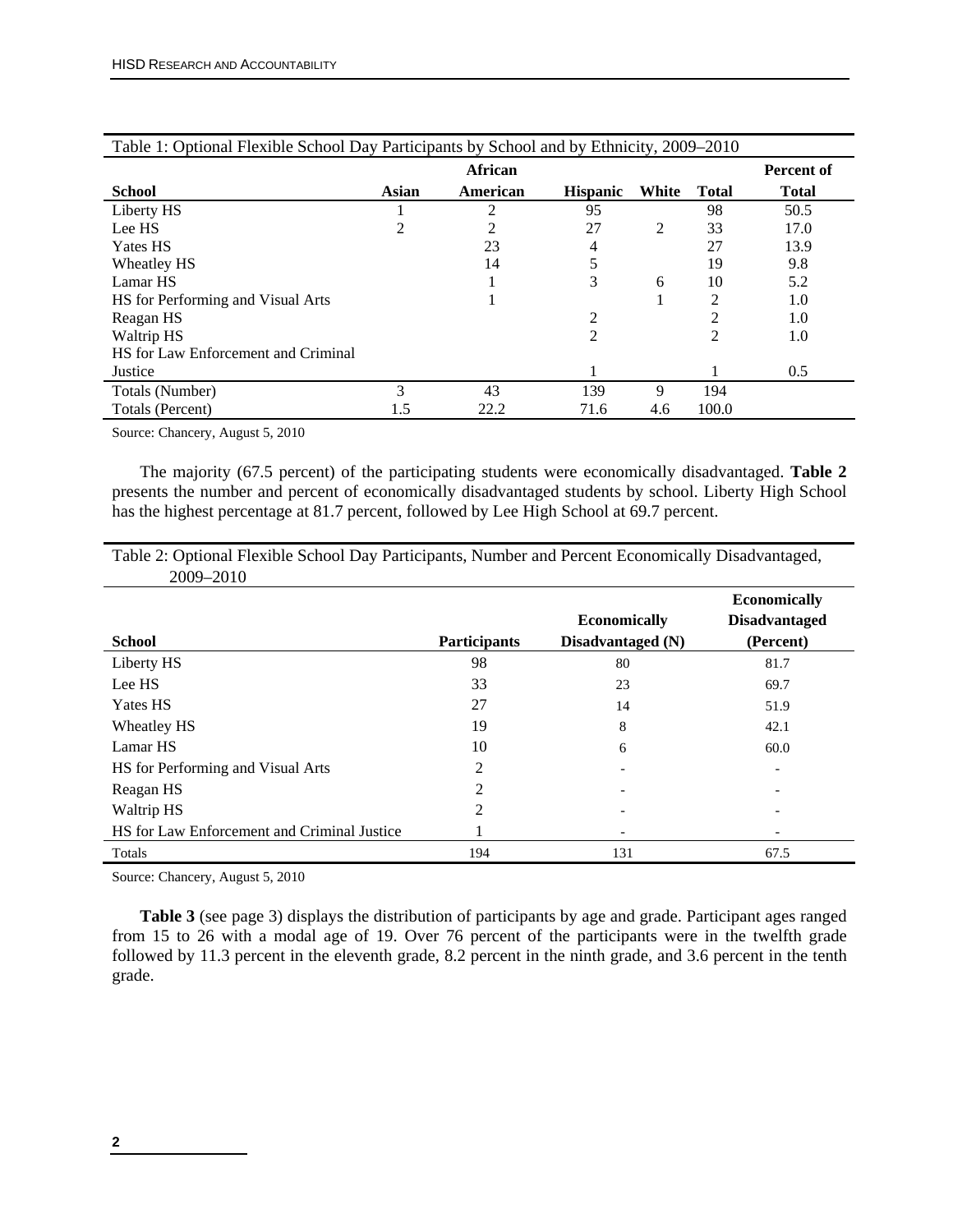| Table 3: Optional Flexible School Day Participants by Age and Grade, 2009–2010 |                |     |     |      |      |      |      |      |      |     |     |     |               |         |
|--------------------------------------------------------------------------------|----------------|-----|-----|------|------|------|------|------|------|-----|-----|-----|---------------|---------|
| Age                                                                            |                |     |     |      |      |      |      |      |      |     |     |     |               |         |
| Grade                                                                          | 15             | 16  | 17  | 18   | 19   | 20   | 21   | 22   | 23   | 24  | 25  | 26  | <b>Totals</b> | Percent |
| 9                                                                              | $\overline{2}$ |     | 2   | 4    | 4    | 2    | 2    |      |      |     |     |     | 16            | 8.2     |
| 10                                                                             |                |     |     | 4    |      |      |      |      |      |     |     |     |               | 3.6     |
| 11                                                                             |                | 3   |     | 5    | 5    | 5    |      |      |      |     |     |     | 22            | 11.3    |
| 12                                                                             |                |     | 4   | 18   | 27   | 19   | 21   | 19   | 23   | 10  | 6   |     | 149           | 76.8    |
| Totals                                                                         |                |     |     |      |      |      |      |      |      |     |     |     |               |         |
| (Number)                                                                       |                | 4   | 8   | 31   | 37   | 27   | 24   | 20   | 24   | 10  | 6   |     | 194           | 100.0   |
| Totals                                                                         |                |     |     |      |      |      |      |      |      |     |     |     |               |         |
| (Percent)                                                                      | 1.0            | 2.1 | 4.1 | 16.0 | 19.1 | 13.9 | 12.4 | 10.3 | 12.4 | 5.2 | 3.1 | 0.5 |               |         |

Table 3: Optional Flexible School Day Participants by Age and Grade, 2009–2010

Source: Chancery, August 5, 2010. Age as of September 1, 2009

Overall, 111, or 57.1 percent of the 194 participating students were males (**Table 4**).

| Table 4: Optional Flexible School Day Participants by Gender by School, 2009–2010 |               |      |              |  |  |  |  |
|-----------------------------------------------------------------------------------|---------------|------|--------------|--|--|--|--|
| <b>School</b>                                                                     | <b>Female</b> | Male | <b>Total</b> |  |  |  |  |
| Liberty HS                                                                        | 45            | 53   | 98           |  |  |  |  |
| Lee HS                                                                            | 12            | 21   | 33           |  |  |  |  |
| Yates HS                                                                          | 12            | 15   | 27           |  |  |  |  |
| Wheatley HS                                                                       | 10            | Q    | 19           |  |  |  |  |
| Lamar HS                                                                          |               |      | 10           |  |  |  |  |
| HS for Performing and Visual Arts                                                 |               |      |              |  |  |  |  |
| Reagan HS                                                                         |               |      |              |  |  |  |  |
| Waltrip HS                                                                        |               |      |              |  |  |  |  |
| HS for Law Enforcement and Criminal Justice                                       |               |      |              |  |  |  |  |
| Totals (Number)                                                                   | 83            | 111  | 194          |  |  |  |  |
| Totals (Percent)                                                                  | 42.9          | 57.1 |              |  |  |  |  |

Source: Chancery, August 5, 2010

**Table 5** presents data on twelfth grade participant status by school. As of August 5, 2010, 23 or 15.4 percent of the participating seniors had graduated, 67 or 45.0 percent had withdrawn from HISD, and 59 or 39.6 percent were still enrolled.

| Table 5: Optional Flexible School Day Program, Status of Twelfth Grade Students as of August 5, 2010 |                  |           |                 |              |  |  |  |  |
|------------------------------------------------------------------------------------------------------|------------------|-----------|-----------------|--------------|--|--|--|--|
| <b>School</b>                                                                                        | <b>Graduated</b> | Withdrawn | <b>Enrolled</b> | <b>Total</b> |  |  |  |  |
| Liberty HS                                                                                           | 10               | 46        | 42              | 98           |  |  |  |  |
| Lee HS                                                                                               |                  | 14        |                 | 33           |  |  |  |  |
| <b>Yates HS</b>                                                                                      |                  |           |                 |              |  |  |  |  |
| Wheatley HS                                                                                          |                  |           |                 |              |  |  |  |  |
| Lamar HS                                                                                             |                  |           |                 |              |  |  |  |  |
| HS for Performing and Visual Arts                                                                    |                  |           |                 |              |  |  |  |  |
| Reagan HS                                                                                            |                  |           |                 |              |  |  |  |  |
| Waltrip HS                                                                                           |                  |           |                 |              |  |  |  |  |
| HS for Law Enforcement and Criminal Justice                                                          |                  |           |                 |              |  |  |  |  |
| Totals (Number)                                                                                      | 23               | 67        | 59              | 149          |  |  |  |  |
| Totals (Percent)                                                                                     | 15.4             | 45.0      | 39.6            | 100.0        |  |  |  |  |

Source: Chancery, August 5, 2010